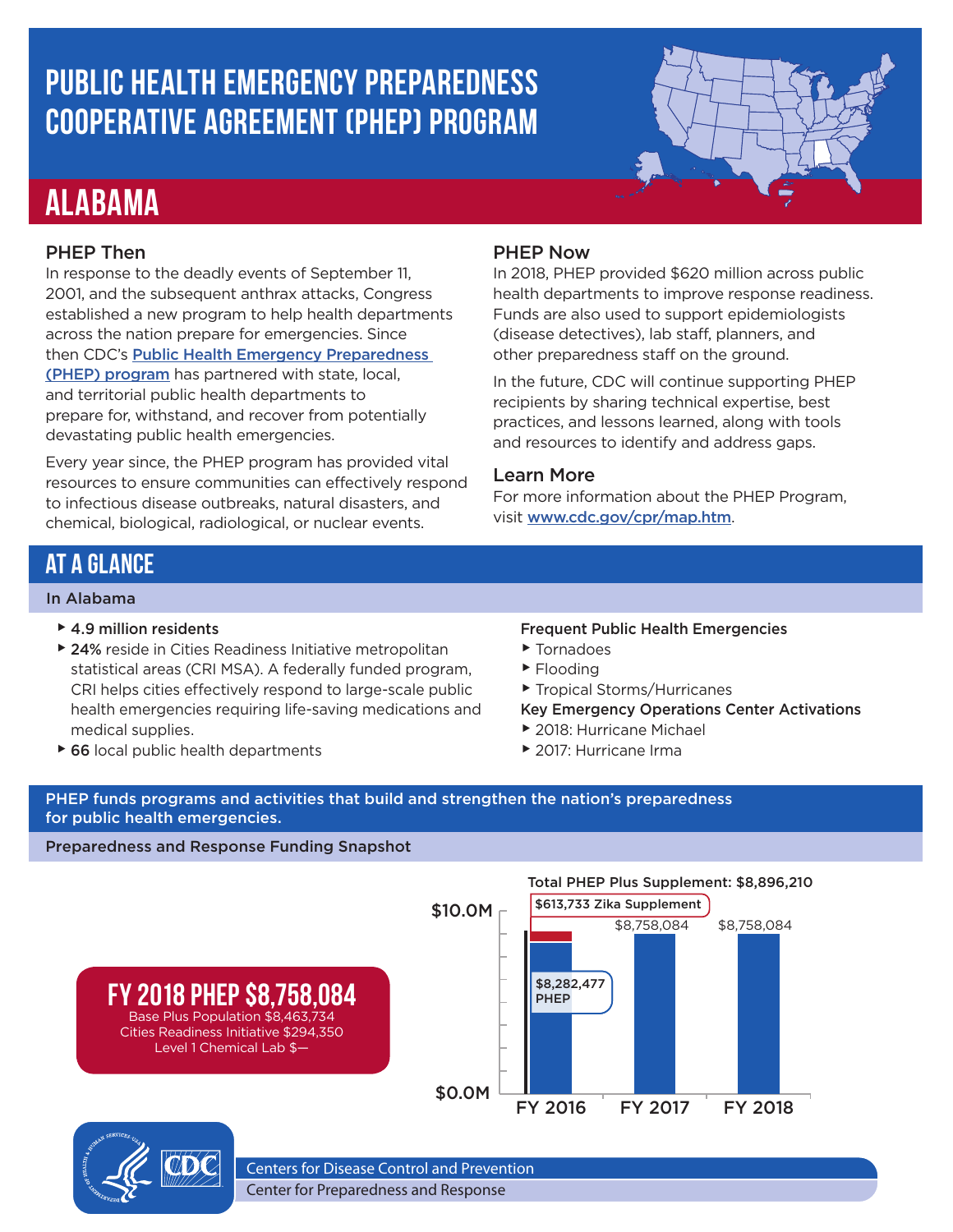# **Alabama**

## **PHEP in Action**–PHEP Prepares Alabama to Stop Spread of Deadly Diseases at the Border



In 2018, Alabama used PHEP funding and PHEP-supported staff to hold four workshops with partners on how to stop communicable diseases from entering the state. Participants included representatives from airport emergency medical services, cruise lines, and customs and border protection. At the workshops, participants developed a comprehensive response plan for identifying and mitigating potential travel-associated outbreaks. In an outbreak scenario, having trained, coordinated staff across agencies will reduce the threat of communicable diseases entering Alabama.

CDC identified 15 public health preparedness capabilities critical to public health preparedness.

## **2018 Alabama Top PHEP Capability Investments**

- 1. Public Health Surveillance & Epidemiologic Investigation
- 2. Public Health Laboratory Testing
- 3. Community Preparedness
- 4. Medical Countermeasure Dispensing
- 5. Information Sharing

For a complete list of all 15 public health preparedness capabilities, visit <https://www.cdc.gov/cpr/readiness/capabilities.htm>.

Medical Countermeasure Readiness: Ensuring that medicine and supplies get to those who need them most during an emergency.

KEY STRENGTH KEY CHALLENGE

Comprehensive community partners collaboration Several new staff in key roles

States, territories, and localities are required to develop emergency plans covering children, pregnant women, and other vulnerable populations. Population 2017

Households included children 34% Respondents who know they are pregnant 5% and 5% and 5% superior for the state of  $\sim$  5% superior  $\sim$  5% superior  $\sim$  5% superior  $\sim$  5% superior  $\sim$  5% superior  $\sim$  5% superior  $\sim$  5% superior  $\sim$  5% superior  $\sim$ Respondents 65 or older 21% Respondents who reported having diabetes 15% and the state of the state 15% and 15% and 15% and 15% and 15% and 15% and 15% and 15% and 15% and 15% and 15% and 15% and 15% and 15% and 15% and 15% and 15% and 15% and 15% an Respondents who reported a condition that limits activities 23% and 23% and 23% and 23% and 23% and 23% and 23% Respondents who reported a health problem that required the use of specialized equipment 11%

PHEP funds support staff who have expertise in many different areas. PHEP-Funded Staff 2017 CDC Field Staff 2 Educators <sup>1</sup> Epidemiologists <sup>3</sup> Health Professionals <sup>21</sup> Laboratorians 7 other Staff 36 and 36 and 36 and 36 and 36 and 36 and 36 and 36 and 36 and 36 and 36 and 36 and 36 and 36 and 36 and 36 and 36 and 36 and 36 and 36 and 36 and 36 and 36 and 36 and 36 and 36 and 36 and 36 and 36 and 36 and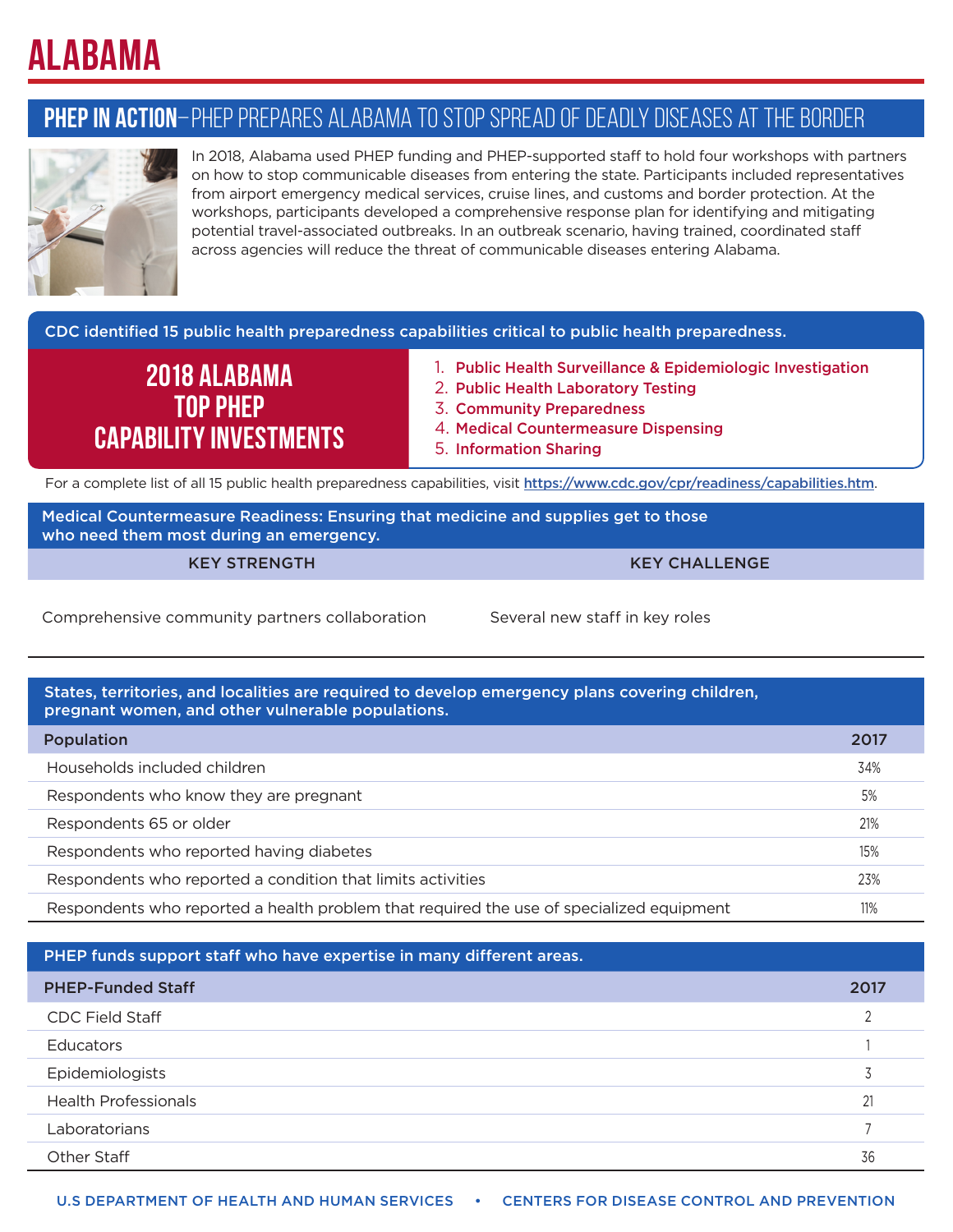# **Alabama**

### **PHEP Program**–Key Performance Measure Results

In an emergency, it is critical that staff can meet quickly to plan for, lead, and manage a public health response. Public health staff serve as Incident Commanders, Public Information Officers, Planning Section Chiefs, Operations Section Chiefs, and other response roles.

| <b>Emergency Operations Coordination</b>                                                                      | 2015 | 2016 | 2017 |
|---------------------------------------------------------------------------------------------------------------|------|------|------|
| Number of minutes for public health staff with incident<br>management lead roles to report for immediate duty |      | 29   | N/A  |

Timely and effective communication between lab and epidemiologic staff can reduce death and injuries in a public health emergency.

| <b>Public Health Laboratory Testing</b>                | 2017                             |
|--------------------------------------------------------|----------------------------------|
| Results of communication drills between laboratory and | Drill 1: Completed drill in time |
| epidemiological staff completed within 45 minutes      | Drill 2: Completed drill in time |

Laboratory Response Network biological (LRN-B) and PulseNet labs rapidly identify and notify CDC of potential biological health threats to minimize disease outbreaks. CDC manages the LRN-B, a group of public health labs with testing capabilities to detect and confirm biological health threats. CDC also manages PulseNet, a national network of labs that analyzes and connects foodborne illness cases together to identify outbreak sources.

Current number of LRN-B public health labs: 1

| <b>Public Health Laboratory Testing: LRN-B</b>                                                                          | 2015                     | 2016                  | 2017                     |
|-------------------------------------------------------------------------------------------------------------------------|--------------------------|-----------------------|--------------------------|
| Proportion of LRN-B proficiency tests passed                                                                            | 2/2                      | 2/2                   | 2/2                      |
| <b>Public Health Laboratory Testing: PulseNet</b>                                                                       | 2015                     | 2016                  | 2017                     |
| Percentage of E. coli-positive tests analyzed and uploaded<br>into PulseNet national database within four working days  | $100\%$<br>(target: 90%) | 100%<br>(target: 90%) | $100\%$<br>(target: 90%) |
| Percentage of Listeria-positive tests analyzed and uploaded<br>into PulseNet national database within four working days | 40%<br>(target: 90%)     | 100%<br>(target: 90%) | 100%<br>(target: 90%)    |

LRN chemical (LRN-C) labs rapidly identify exposures to toxic chemicals, aid diagnoses, and minimize further human exposures. CDC manages the LRN-C, a group of labs with testing capabilities to detect and confirm chemical health threats. LRN-C labs are designated as Level 1, 2, or 3, with Level 1 labs demonstrating the most advanced capabilities.

Current number and level of LRN-C Labs: 1 (Level 2)

| <b>Public Health Laboratory Testing: LRN-C</b>                                                   | 2015   | 2016   | 2017   |
|--------------------------------------------------------------------------------------------------|--------|--------|--------|
| Proportion of core chemical agent detection<br>methods demonstrated by Level 1 or Level 2 labs   | 9/9    | 9/9    | 9/9    |
| Number of additional chemical agent detection<br>methods demonstrated by Level 1 or Level 2 labs |        |        |        |
| Result of LRN exercise to collect, package, and ship samples                                     | Passed | Passed | Passed |